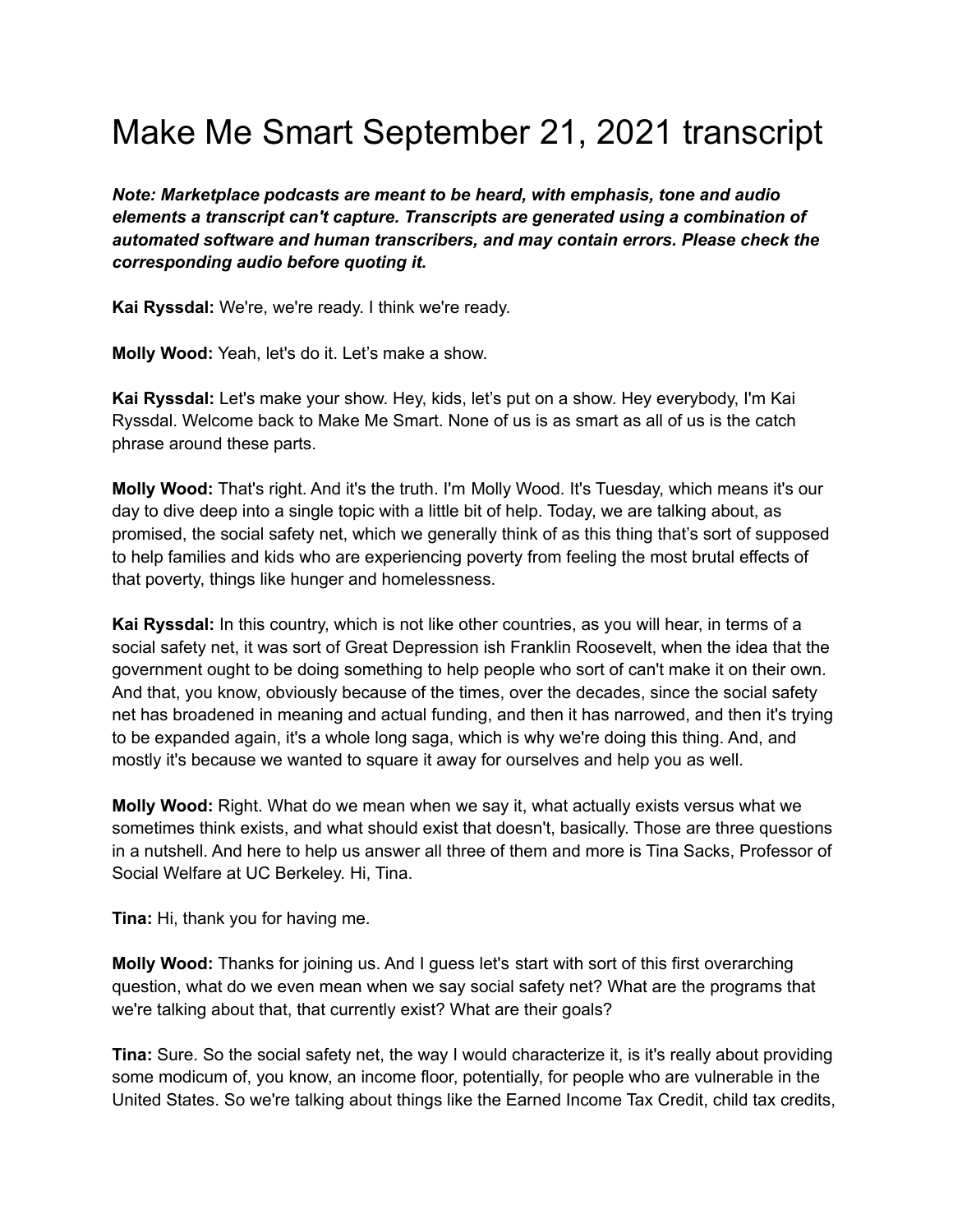a cash transfer program called TANF, or Temporary Assistance to Needy Families. We have programs for people who are disabled and unable to work as a result. So those are SSI, SSDI. There's the Unemployment Insurance system, we have food stamps, or Supplemental Nutrition Assistance Program or SNAP. We have other food programs called Women, Infants and Children, which is to support pregnant people to get enough, you know, proper nutrition during their pregnancies. We do a little bit in terms of energy assistance, helping people pay for heating in the winter so that they can live in an appropriately heated domicile. We have a little bit of housing assistance. And we also have, pay a little bit of attention to children who have been abused or neglected by paying for the child welfare system. And so all of that adds up to roughly 8% of the federal budget in a couple years ago, in 2019.

**Kai Ryssdal:** You know, it's so funny until you said it was just 8% percent of the federal budget a couple of years ago, my next question was going to be boy, that sounds like a lot, but it really kind of isn't. And that, I guess, questions still applies. That's a whole lot of programs wrapped into just 8% of the federal budget, which is a big budget, but still it's not, i's not a whole lot.

**Tina:** It's, it's very, it's very meager, or modest, depending on your persuasion. And it is, it's relatively small relative to other programs that the federal government pays for. So for example, about 16% of the federal budget goes to defense and international security efforts. And 23% goes to social security and another 25% percent, another huge chunk, goes to Medicaid, Medicare, children's health insurance programs and subsidies to the Affordable Care Act.

**Kai Ryssdal:** Sorry, can I back you up for a second? So Medicaid and Medicare, do they not count as, as the social safety net in your, you know, considered experienced?

**Molly Wood:** I was wondering that too. I even thought Social Security was part of the safety net, I'm so confused now.

**Tina:** It is absolutely part of what we think of sort of broadly as the social safety net, as a safety net. But in terms of the way it is, the way we calculate spending, it these programs are sort of separated out because they are so huge, right? So Medicare, Medicaid, and these other programs that, you know, the subsidies that people might receive on the, the marketplace if they're receiving the Affordable Care Act, that's 25% of federal expenditure. So that's a huge chunk.

**Molly Wood:** Yeah, got it. So really, so all in everything, all of the spending that the government does to in some way assist people, sounds like it's, is 60 to 70%. We've got like Social Security plus Medicare, Medicaid, plus this other 8% kind of basket.

**Tina:** Correct.

**Molly Wood:** And I getting that right? Okay.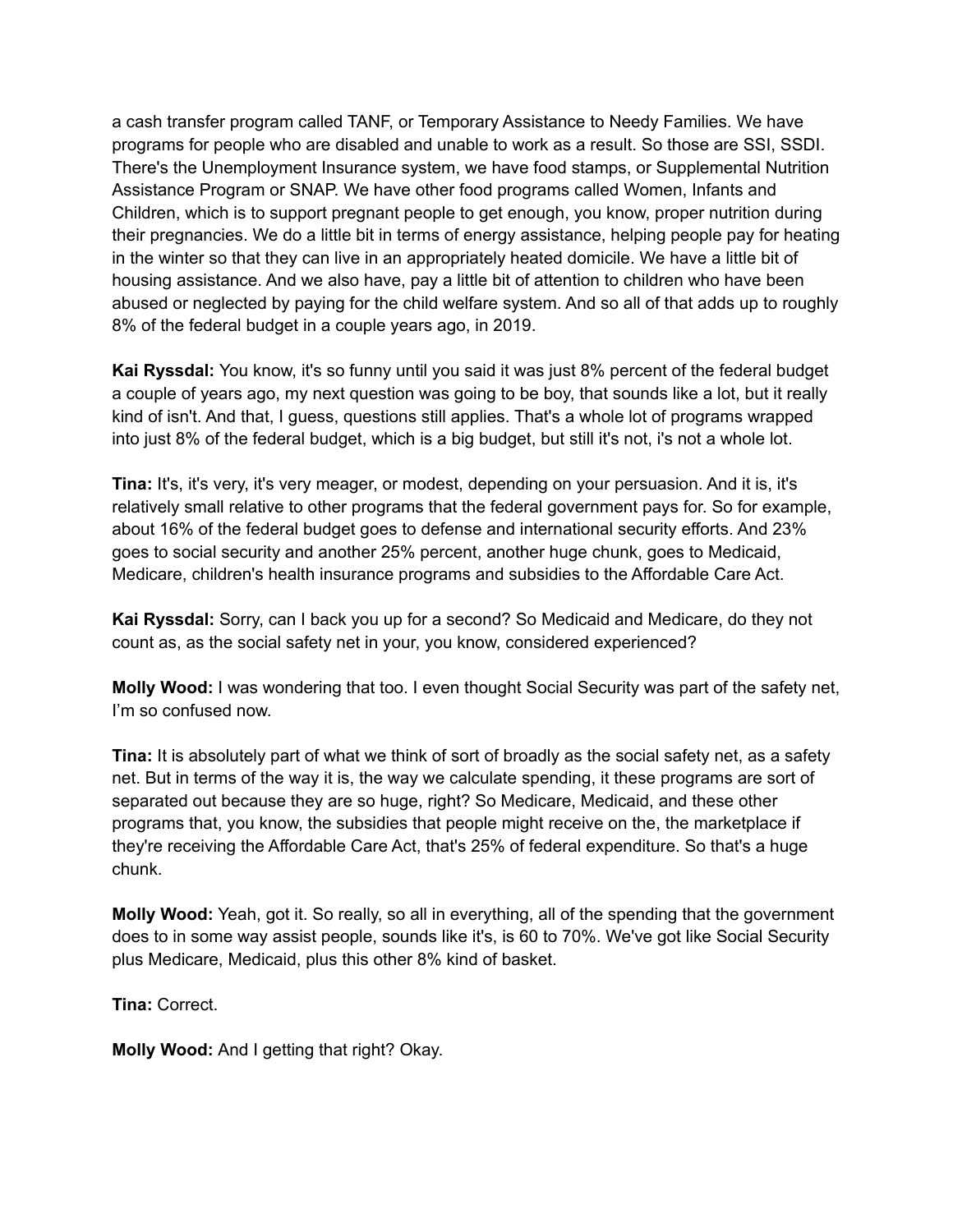**Tina:** That's right. Right. And this is from the Center on Budget and Policy Priorities. So they have a really nice, they delineate all of this information very succinctly.

**Kai Ryssdal:** Okay, the same way your, I'm sorry, Molly, go ahead.

**Molly Wood:** Oh, no, I'm sorry. Yeah. Well, so I was gonna say, and then in terms of that 8%, right, which is like help children and working families, or potentially, how does that compare, that meager number, compare to other countries, let's say just European countries, that seems to be the most obvious comparison.

**Tina:** I don't have the actual stats, the actual percentage, but I can tell you that other industrialized countries spend much more of the federal budget on things like childcare subsidies, for example. So that in, in, you know, in Northern Europe, you know, Sweden, Denmark, Norway, a person could be out of, you know, out of the labor market for up to three years to care for their child, and they would be getting paid up to 60 to 70% of their salary to remain at home and care for their child. So, in terms of what that is percentage wise of their expenditures, you know, their national expenditures or GDP, I don't have that figure, but it is vastly more than the United States spends.

**Kai Ryssdal:** So if you are in need in this country and dependent on government assistance, what kind of life do you lead?

**Tina:** A very challenging life, I would say. So one of the really important things about the United States system that is, that I, that I think is really important to try to convey to our fellow human beings who might be listening to this podcast is that in the United States, to qualify for these programs one can only make approximately less than \$13,000 a year, is the federal poverty threshold. So if you make more than that, you are unlikely to be eligible for most of these programs, if not all of them. There is some state level variability, some states will go all the way up to 130% of the federal poverty threshold. But for the most part, we are talking about people who are really enduring significant material hardship, to simply be eligible for these programs. Once you might be deemed eligible for the programs, there's something called administrative burden, which is actually built into the programs. And that simply means that in order to receive and maintain eligibility for these programs, you have to demonstrate all the time that your income has not gone above these thresholds. And as you can imagine, that might be very difficult if you're working in a gig economy, for example, if your income fluctuates month to month. And so most of these programs, people find very difficult to get them. And to stay on them. It requires an enormous amount of coordination. Programs like TANF, for example, you have to, which is Temporary Assistance to Needy Families, it's a cash assistance program. People have to demonstrate that they are working. Sometimes you have to go in and see your caseworker but you might have had to work during that time. And then you have to, you know, you have to manage your transportation to your caseworkers office to demonstrate that you are working, but that interferes with your ability to work or care for your child. So it is an incredibly complex and challenging way to live. And also, I think also very importantly, the, the monthly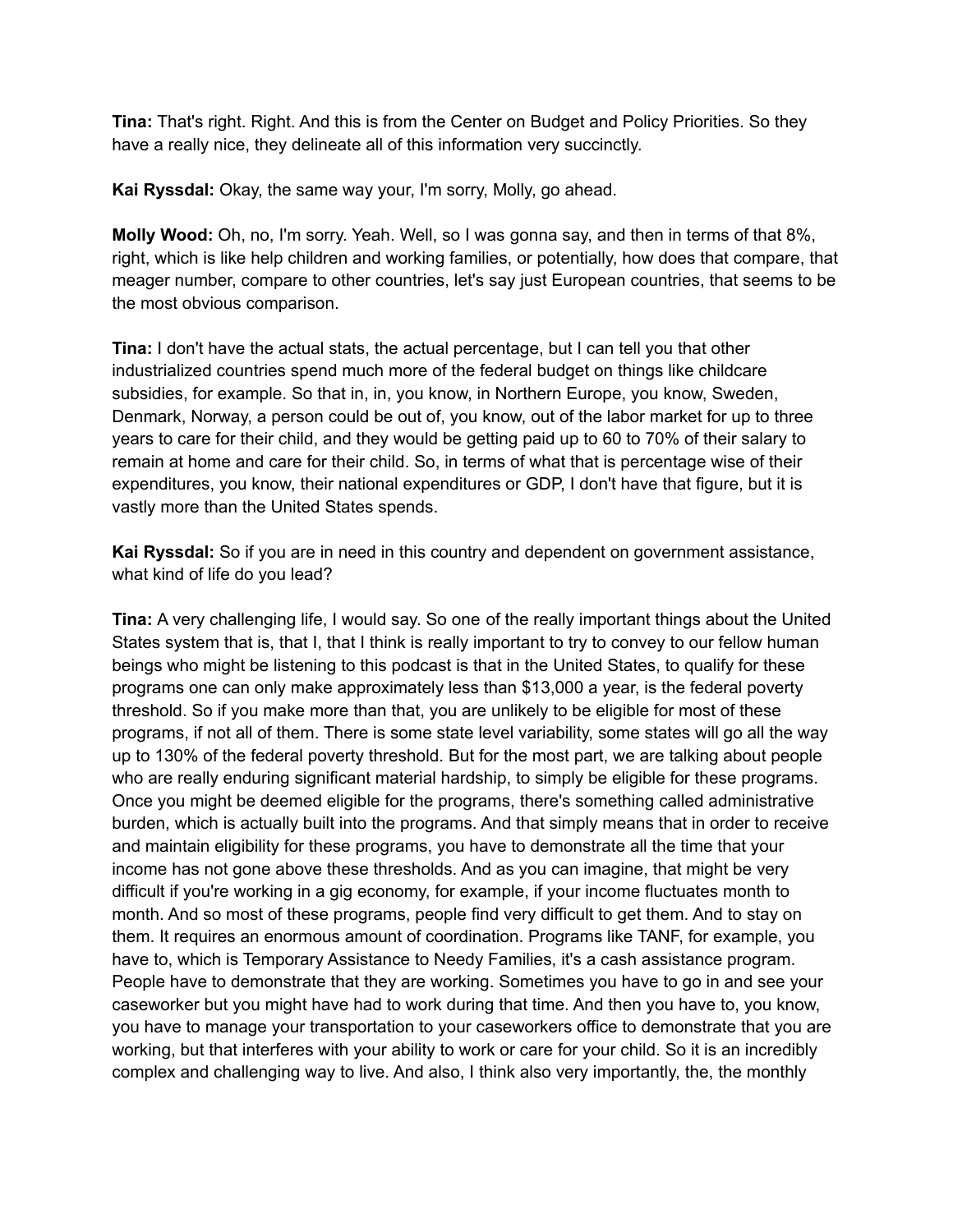cash amounts that one might receive for this are very, very low and are meant to keep you below the federal poverty threshold.

**Kai Ryssdal:** Wait, say that again.

**Tina:** The, the amount of money that you would receive, for example, for TANF, would be explicitly less than what we would consider the federal poverty threshold. So if, so you say, for example, that the, you know, per month, you can only make \$1,000, you would receive somewhere, you know, perhaps around, you know, \$500 or \$600 a month for 10. So the point of it is to make sure that you are—

**Kai Ryssdal:** That you're eligible for the rest, right.

**Tina:** That you are, no, the point of it is actually to, to incentivize you to go into the labor market, because they don't want to give you more money. **Kai Ryssdal:** How could I be so silly? Sorry. Yes. Yeah. Got it. Got it. Okay.

**Molly Wood:** I mean, yes. And so what you have then as a result is because there's also lack of childcare subsidies or universal childcare, you have people in this, this real catch 22, it sounds like, where, in some ways they have to be dependent on these, these systems that don't work very well and are meager to say the least, but can't necessarily if they have kids go into the labor market, because there's no childcare.

**Tina:** Yes. So it presents an incredible, an incredibly difficult situation, in a situation that is, that has, you know, US poverty policy and US family policy has always been characterized by many of the forms of the profound forms of discrimination that we face in this country, you know, across many domains. So for example, women and people of color, Black people are explicitly discriminated against in these, you know, welfare programs, they're so highly stigmatized, they don't tend to work very well for a woman who might be a single parent, who would have to maintain her child and try to work and try to find childcare at the same time. TANF, in particular, has a 60-month lifetime cap. And so that's, you know, that's not that long, if you think about sort of the, the, the way, the vagaries of a capitalist system, you know, economies go up and down. And if you are working in the low wage labor market, you know, five years, it doesn't seem like, it seems like a long time sort of on its face. But if you think about how long it might take you to kind of get on your feet at different periods of your life, it is a relatively meager and challenging system to subsist on.

**Kai Ryssdal:** So obviously you're following the debate in Congress as they try to wrangle this \$3.5 trillion soft infrastructure bill, a good part of which is, is human infrastructure, and rather that rather than ask you to comment on the political odds of the thing, which, you know, toss up, right? What difference would some of those programs make? How much of an impact would they have?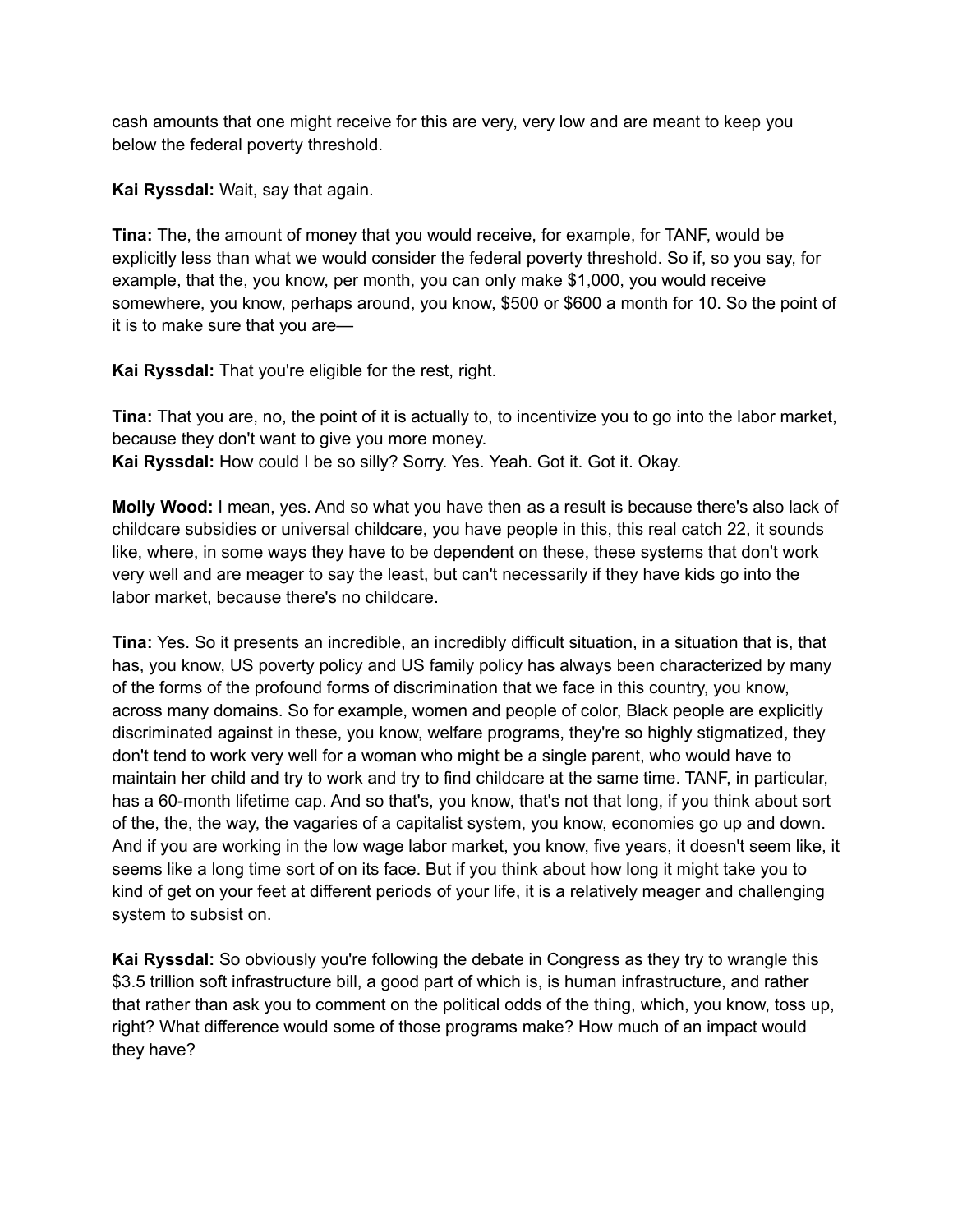**Tina:** I mean, the, you know, social policy in general and this bill in particulal are enormously helpful. They are, they really keep people out of, they do help to lift people out of poverty. So for example, you know, like last year, or I'm sorry, in 2018, all of the programs that we were talking about in the beginning, you know, the earned income tax credit, TANF, etc, unemployment, it lifted about 37 million people out of poverty in 2018. And this is an enormous benefit. So we know that these policy solutions or policy levers actually can be effective if we implement them. And so investing in human capital, investing in education, investing in health, would have an enormous impact on the day to day lives of our fellow Americans. There's no question about that.

**Molly Wood:** Are we in, do you think, a different moment to be having these conversations because we have this relatively recent data set, you know, we saw the child tax credit reduce child hunger, we saw stimulus payments lift people, in some cases, out of poverty or keep them in their homes or allowed them to spend that money on food. It seems like previously, you know, prior to the pandemic, this was a philosophical and largely political conversation, and now we really have a year's worth, a year and a half worth of, of proof that helping people helps people. I wonder if that's gonna change the conversation at all.

**Tina:** Absolutely, I really, I hope so. One of my favorite writers is the writer Arundhati Roy and she has said that the pandemic is a portal, meaning It is an opportunity to create the world anew, to create something different and perhaps and hopefully more just. And I just found a study that came out in, in March of this year that provided some empirical evidence for the idea that in, this was in three relatively small samples of about, you know, 500 to 1000 people each. But people in the United States and in the UK actually expressed much more interest or much more support for something called universal basic income. So, after the pandemic, people are saying, you know, what, we are all vulnerable here. And perhaps we might be interested in providing a real income floor for our fellow human beings. So I do think that there is an opportunity here, there's a policy window here, potentially, to push through these kinds of policy solutions that may have been less palatable previous to the, or prior to the pandemic.

**Molly Wood:** That's a hopeful note to end on. Tina Sacks is a professor at UC Berkeley School of Social Welfare. Thank you so much for the time today.

**Tina:** Thank you so much.

**Molly Wood:** Take good care. Feel better.

**Tina:** Thank you. Thank you.

**Kai Ryssdal:** Summer colds are no fun.

**Molly Wood:** No. Also, it is so unique to the Bay Area that at the end of September, we're talking about summer colds. Cause that's what they are here. But yes, there you have it.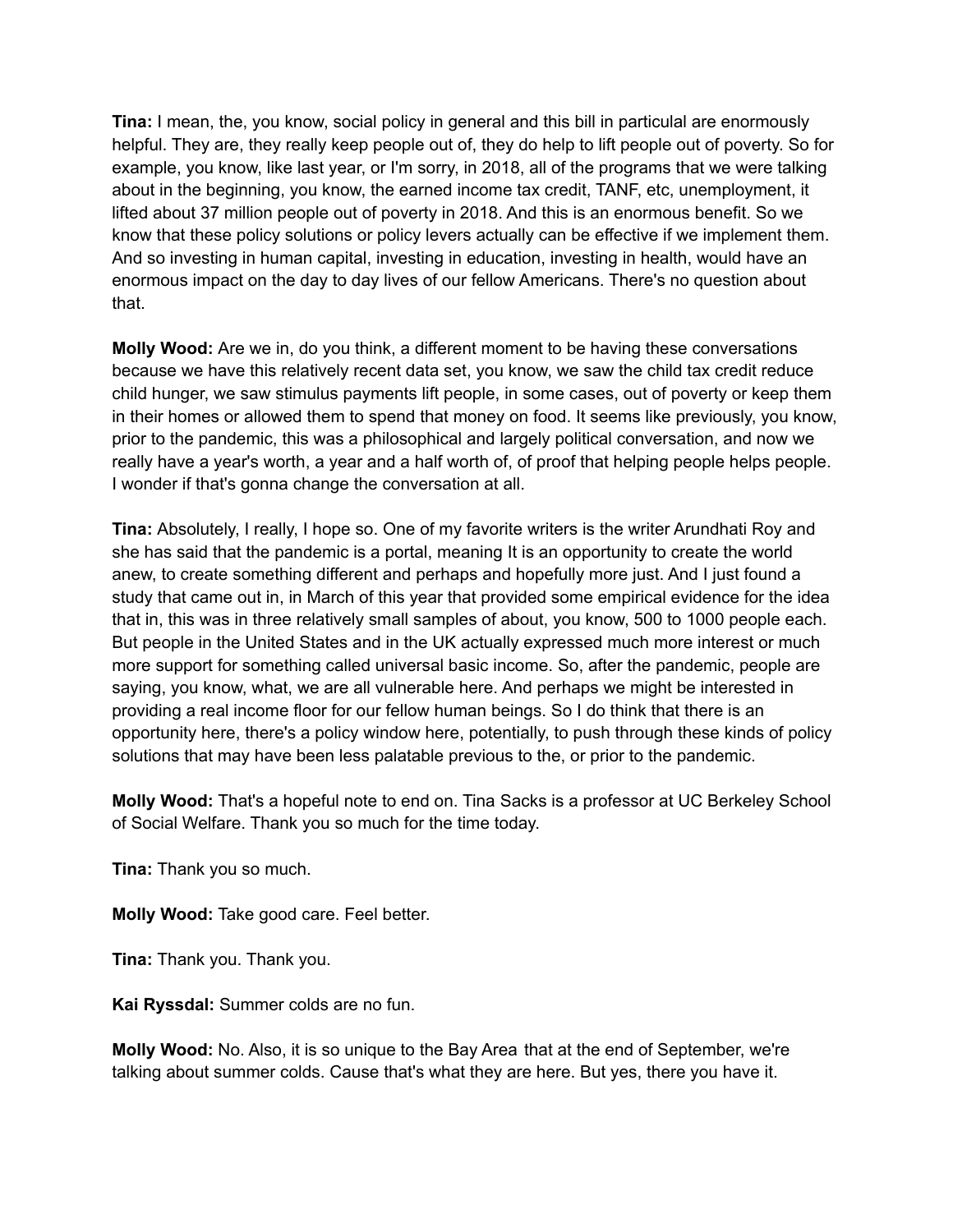**Kai Ryssdal:** That was good. That was good, I learned stuff. I

**Molly Wood:** No, I know, it's fascinating. It, you know, there's an interesting conversation. I mean, this is everybody wants to make fun of, I know, people in my neck of the woods, the Silicon Valley types who are like, oh, we need to disrupt this and there needs to be designed thinking, but a hugely overlooked part of this, we were actually talking about this recently where we talked about the companies that, you know, put you on hold or call you back at their leisure and like, shouldn't there be some mechanism for you to get your time back? And the, the time wasting, there's a big piece, an Annie Lowry piece in The Atlantic.

**Kai Ryssdal:** Oh yes, the time tax, yes.

**Molly Wood:** The time tax and how that is deliberately built in to dissuade people and these old systems that are super clunky, or maybe they're only online and people can't access them because they don't have internet. I mean, there are so many things other than just the money that go into making these, these systems accessible to people if we want these systems to be accessible to people. And we don't want kids to starve in America, which literally happens.

**Kai Ryssdal:** Well, the interview ended on a hopeful note. Ms. Wood's commentary did not. So we'll just take a little break. We'll take a little break right here, let us know what you think about the interview, about the social safety net, whether you thought it was or not, how it's working. What you think about that? Let us know in an email or voice memo, makemesmart@marketplace.org or you just call us, leave us a voice message. Our new phone number is 508-827-6278. I think we have to stop saying new because we've been saying this for a while. 508-UB-SMART. Push those buttons and talk to us.

**Molly Wood:** And if you haven't already, please subscribe to our podcast, maybe leave us a rating if you'd prefer that I don't buzzkill the hopeful note, that's fair. That's a fair critique, I can take it out. We'll be right back with the news.

**Kai Ryssdal:** All right, we are back to do a little news. Mine is sort of a catch up on two items from, mine are, actually, because I got two of them. And a couple of things we talked about. The first is the Texas abortion law, which we talked about on a Tuesday actually, about reproductive rights being economic rights. It's worth a note here in case you missed it late yesterday afternoon. A Texas doctor who admitted in the pages of the Washington Post that he had performed a post six week abortion has been sued by, get this, attorneys in Arkansas and Illinois, not in Texas. But Arkansas and Illinois. One of those attorneys, by the way, who is still under the protection of, shall we say, the Federal Bureau of Prisons for a prior crime on his part, has sued this doctor. So I bring that up just for an update actually, to let you know that this is now actually going to wind its way through the courts. And there will be actual hearings as opposed to the shutting down of hearings, which is what happened in the Fifth Circuit. And in the Supreme Court that we talked about when this happened. So I thought that was of note. The other follow up item that I have is a podcast. Perhaps some of you listen, perhaps some of you don't, it's The Daily by the New York Times. And it's a follow up to a point I made on Friday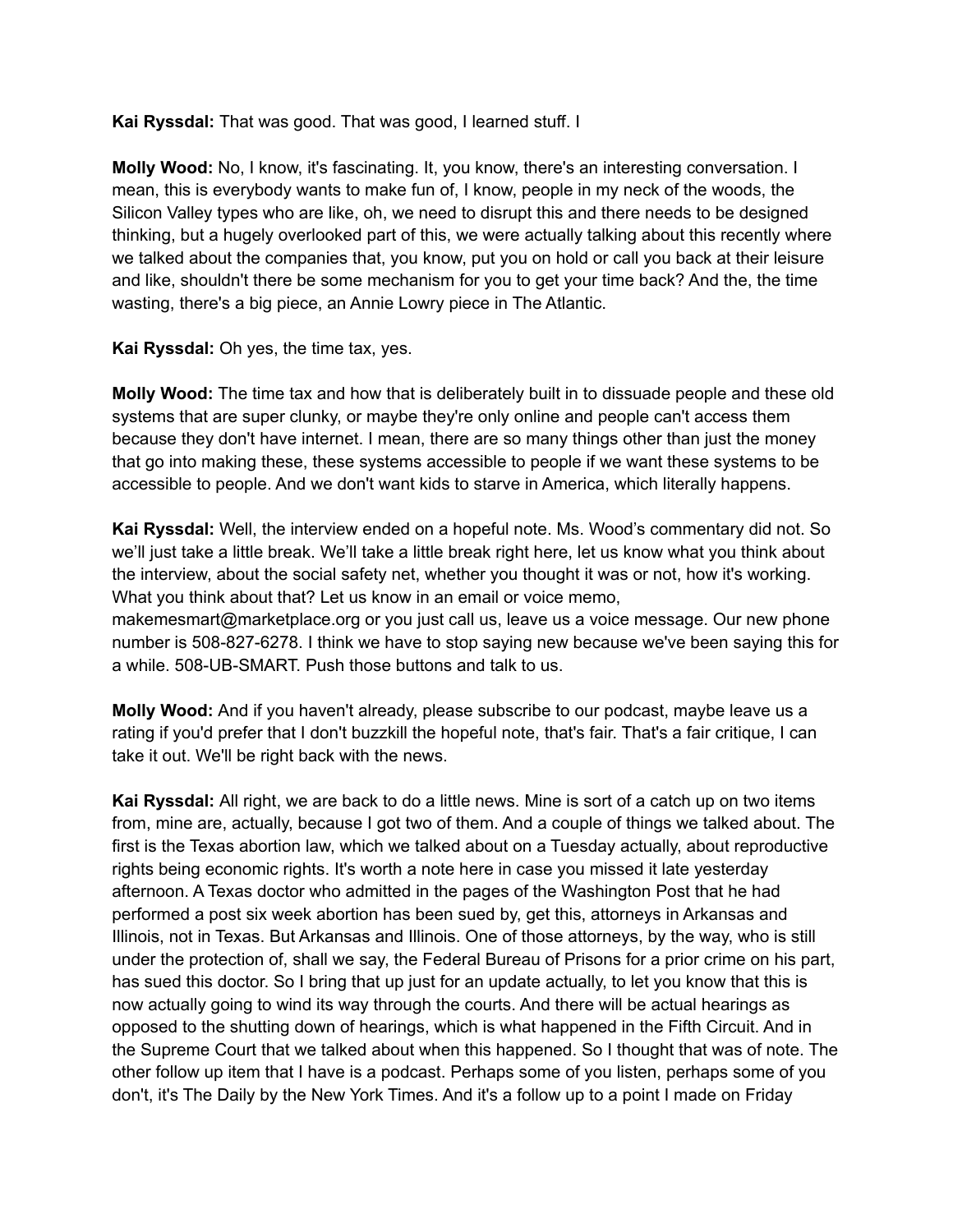about the Pentagon's apology for that drone strike in Kabul that went horribly wrong. As we were leaving that country, and the Pentagon said we killed a known ISIS K terrorist. And it turns out after some reporting by the New York Times, it was actually a humanitarian aid worker and I think seven children. Barbaro today, the host The Daily, talked to their Kabul reporter about how the New York Times did its reporting on the investigation that led the Pentagon to come clean about what had actually happened. It's remarkable, it's infuriating. And it is, just to close the loop on what I said on Friday, it's exactly what happens when you don't have intel on the ground. And when you rely on these over the horizon systems, which President Biden and the others have said they are going to use. I recommend it very highly. It's really good. Barbaro aside, but that's a whole different thing. Sorry. Sorry, I can't help it. Come on. People say the same thing about us, you know that.

**Molly Wood:** Oh, no, yes. No, the banter has already gotten exhausting for so many people, I know. Um, yeah. Yes. You know, a comprehensive top to bottom review of American intelligence, I think, could be called for, like, we tend to want to lay this all on the feet, at the feet of any president. And certainly the buck stops with the President. But if you were like the CEO of an operation that was not functioning very well and kept having lots of failures, it seems to me you would look at that. And see if you could fix it up some. So just gonna throw that out there. Speaking of the Texas abortion law, which by the way, I mean, the idea that these anti-choice activists in Texas are now irritated that the lawsuits have been filed in ways that they weren't hoping, including by at least one person who was like, yeah, no, I want this thing to be overturned and so I sued like that doctor was hoping, is rich, that's really rich. Like, oh, no, you enabled a bunch of vigilantes, and then it didn't go how you thought it was gonna go. But on that note, Caitlin Myers, who we had on the program when we talked about reproductive rights being economic rights, tweeted yesterday, Monday, that, that economists have now filed an amicus brief with the Supreme Court to share evidence on the effects of abortion access, we'll have a link to her tweet and to the brief that they filed with the Supreme Court. And what she tweeted was economists were silent when Roe was decided in 1973. And again, when Casey was decided in 1992. With those precedents hanging in the balance today, we filed our first Abacus brief with SCOTUS to share evidence on the effects of abortion access.

**Kai Ryssdal:** It's, it's a reasonably quick read, honestly, for a Legal Brief.

**Molly Wood:** And obviously, this is not only an economic issue, and we are certainly not trying to suggest that. However, it is in addition to all of the other issues that it is an economic issue, especially when we talk about, for example, the thing where children in this country are starving, because we won't help them even if we're willing to force women to give birth to them. Yep. Alright, that's all I got. I got some other stuff about mergers and acquisitions, but somehow it just doesn't feel right now. Let's move on.

**Kai Ryssdal:** He knows I love him. I kid because I love him.

**Molly Wood:** If I listened to the afternoon show and like Alvin the Chipmunk comes out of the airwaves, I'm gonna know why.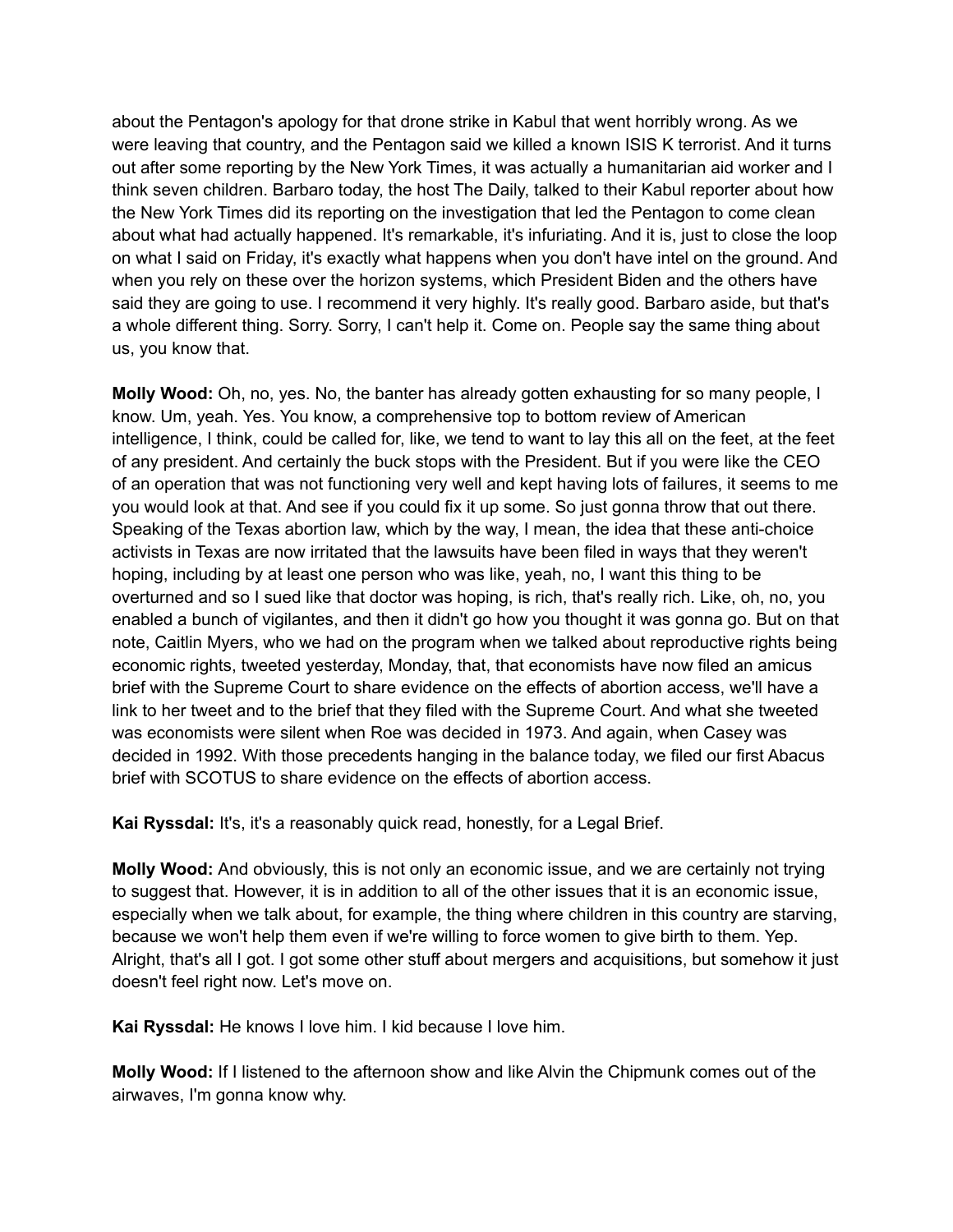**Kai Ryssdal:** He's laughing. He's dropping the table. Oh, my God. Okay. All right, you take it out. Oh my god.

**Molly Wood:** We have a voice memo from Beth in New York in response to last week's episode on the legacy of Occupy Wall Street.

**Beth:** I was 23 at the time living in New York City and occupy wall street didn't really speak to me as much as it probably would now because it was headlined largely by straight white dudes, which if you'll recall at the time, 10 years ago was not a thing that non straight, non-white, non-dudes were allowed to feel publicly uncomfortable with. But the history of social movements is complex and fascinating. So, thank you for making me smart and making me think.

**Kai Ryssdal:** Yes, totally fascinating. And what's amazing is in the, I know, it's been much longer than this. But the idea that we went from 10 years ago, non-straight, non-white non-dudes weren't allowed to express discomfort with this. And now it's of course, you know.

**Molly Wood:** Yeah, I know, I think that is so fascinating. Yeah. Anyway, yes. A lot. All of, all of that was fascinating. And you realize that a lot has happened in 10 years. And I'm gonna say that on the balance when it comes to non-straight, non-white, non dude's feeling more comfortable on the balance. It's a good thing. Oh, yeah.

**Kai Ryssdal:** Oh. All right, a voice memo from a listener making other people smart. Here we go.

**Laura:** Hey, Kai and Molly. This is Laura out of Los Gatos, California, the Bay Area. Just wanted to let you know that I was walking with my boyfriend a few weeks back and we were talking about crazy COVID news. And I was able to educate him on the difference between misinformation and disinformation thanks to your guys's make me start podcast, so thanks for that. Even I was kind of surprised that I was able to comprehend and absorb such amazing facts from all the multitasking I do while listening to your podcast, so thank you.

**Kai Ryssdal:** That's awesome.

**Molly Wood:** I love this stuff you never know is gonna sink in. Never know. That's outstanding. All right. And finally, we don't want to beat a dead horse except that we actually do because jokes get funnier the more you tell them. So here you go.

**Megan:** Hey, y'all. It's Megan from Flower Mound, Texas. I cannot tell you how pumped I am to have finally made it with a voicemail on to the show. But even more awesome is that you guys probably didn't realize that you played both my mom Patty and my voicemail within the same show. So that was pretty awesome. Thanks.

**Kai Ryssdal:** We're a tight knit little family here at make me smart. That's, that's all I'm saying.